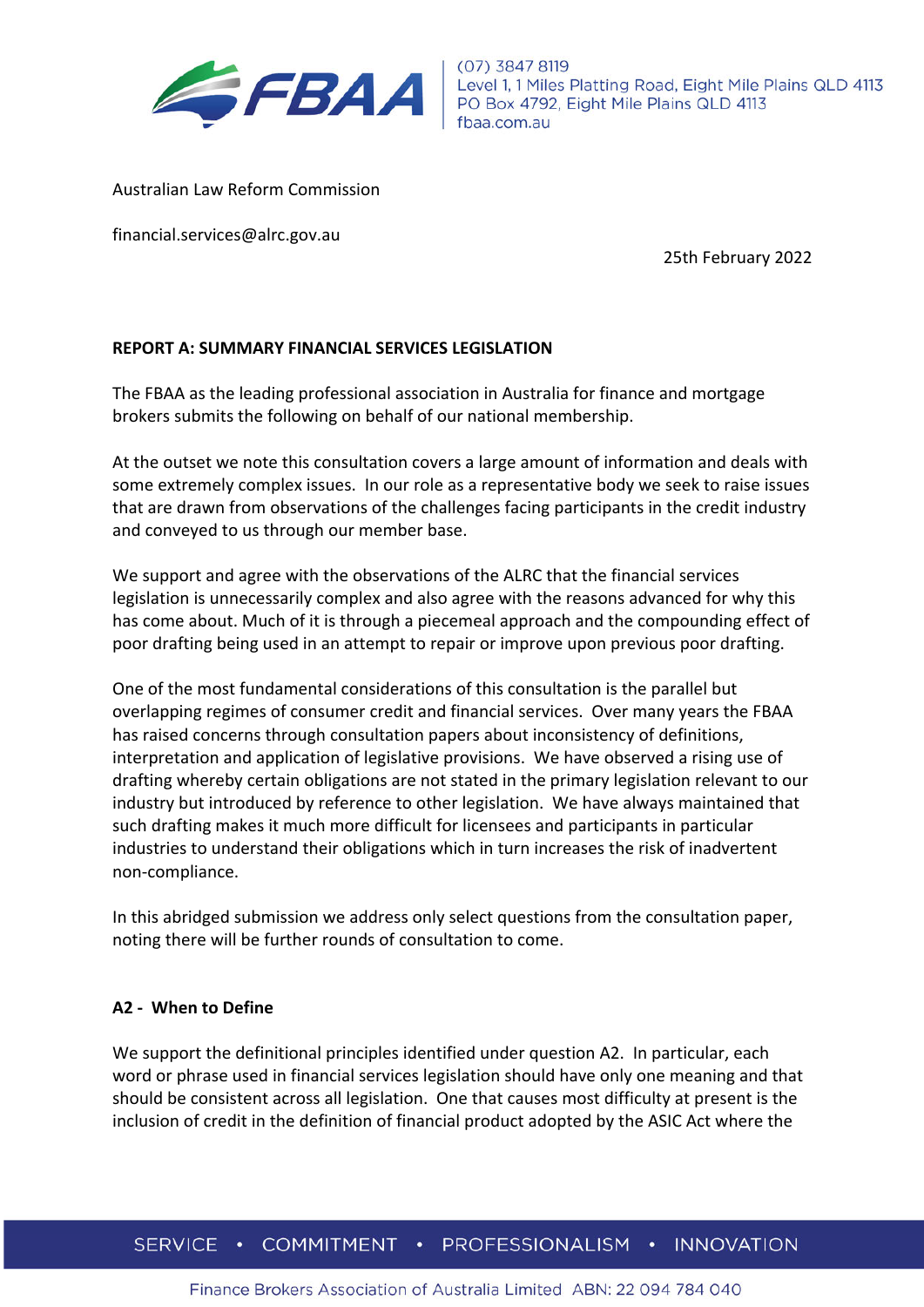

Corporations Act expressly excludes credit. This has resulted in significant inconsistency in the treatment of licensees when assessing their conduct under the *National Consumer Credit Protection Act* and the ASIC Act.

Under the issue of design of definitions, we support a recommendation that the primary legislation that applies to the activities of a particular group (for example NCCP Act applying to credit providers and credit service providers) should contain all of the obligations and important definitions that apply. Drafting such as "this obligation applies in the same way as it applies to financial services entities under section xx of the Corporations Act" should be avoided.

# **A3-A4 Definitions of financial product and financial service**

The FBAA wishes to be part of ongoing consultation on the work around redefining financial product and financial service. In particular, we are concerned with how credit is treated.

We have seen first-hand how the inclusion of credit in the definition of financial product under the ASIC Act has created inconsistency with decision makers and at EDR. In recent years AFCA has been drawing on the ASIC Act to increase the scope of its determinations against financial firms involved in the provision of unregulated (non-consumer) credit. As commercial credit is not covered by the NCCP Act, there are no prescriptive obligations of record keeping, assessing capacity or providing specific disclosure. AFCA, using the expanded definition of financial product in the ASIC Act began making determinations against commercial credit entities under s12ED of the ASIC Act, asserting a failure to maintain certain records or make certain disclosure to commercial customers amounted to a breach of the implied warranties in s12ED of the ASIC Act.

Arguably the time to consider whether financial services and credit should be regulated conjointly passed with the introduction of the NCCP regime in 2009. We are not fully across the submissions made by parties at the time the credit regime was being mooted however the submissions were clearly strong enough to prevent 'credit' being added as a financial product under Ch7 of the Corporations Act which would have retained a singular licensing and regulatory regime for all financial services and credit businesses and would have been the most efficient approach to initiate the credit regime.

The definition of credit has itself become more complex than it perhaps was under the first publication of the NCCP Act.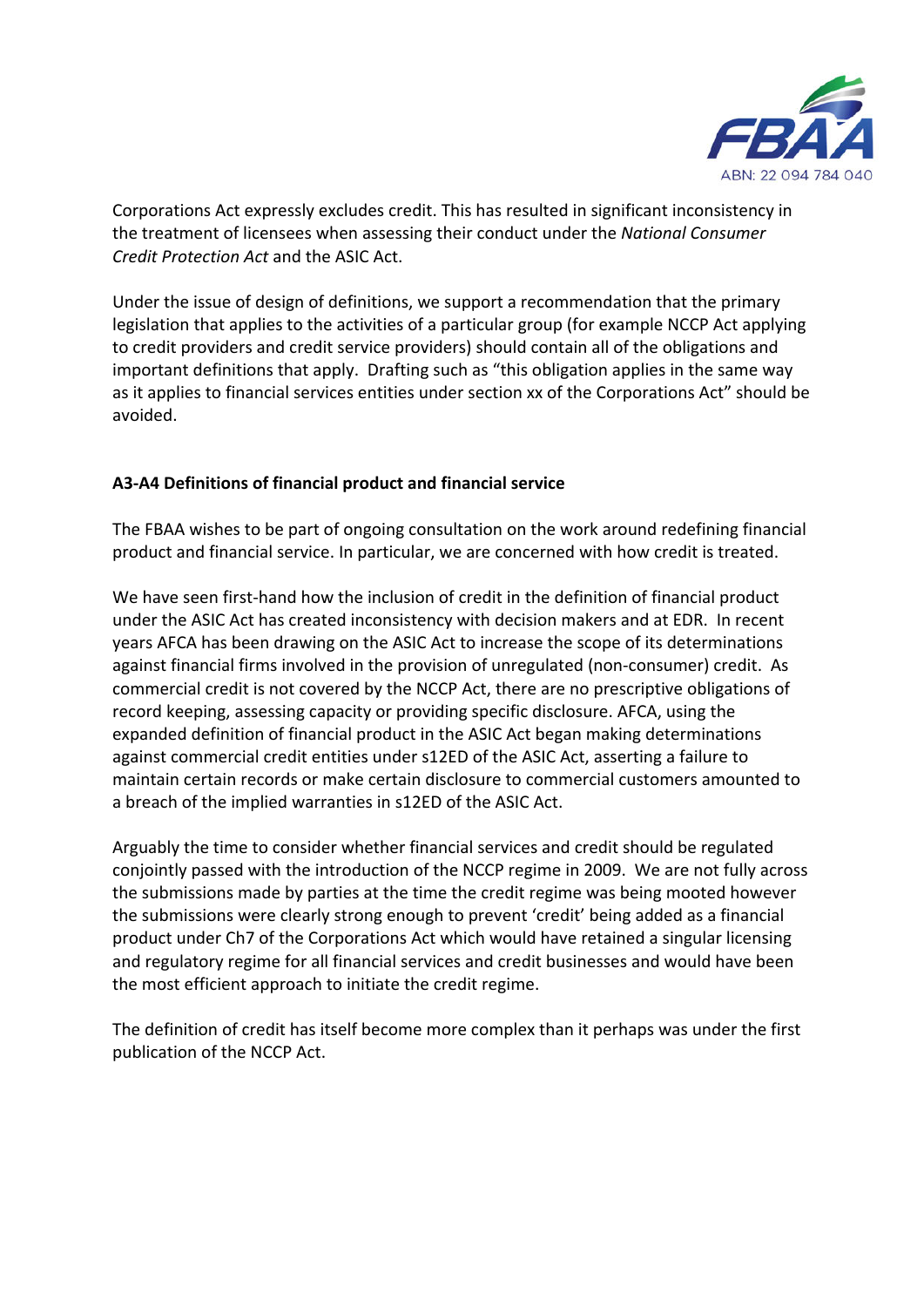

### **A6 – definition of credit**

In response to the proposed definition of credit in s9 of the prototype legislation, the definition is not consistent with the existing definition in the NCCP Act and Code as the definition in s3 of the Code is reliant on s5 of the Code to establish the extent of its application. Using only s3 of the Code, the definition would fundamentally change the regulation of credit in Australia. The definition needs to maintain the distinction between consumer and commercial credit. It also no longer requires that a charge be made for providing credit which is the provision that entities rely on to remain exempt from the credit regime (e.g. buy now, pay later).

# **Licensing**

We submit another area to consider in relation to licensing is the use of the responsible manager (RM). Part of the complexity of licensing (aside from the very large list of potential activities under the AFSL application) is that the requirements are distributed across legislation and Regulatory Guidance. Presently the RM is critical to the success of any licence application yet they are not identified in the legislation, only in Regulatory Guidance.

At the commencement of the consumer credit regime, the licensing structure was extremely simple and only contained two authorisations. An applicant could only seek one or both of *credit provider* and *credit assistance provider* (other than credit provider) authorisations. This was a refreshing change to the AFSL regime. In recent years we see credit licence applications becoming more complex and the range of activities and authorisations is beginning to grow. We support moves to keep the licensing regime simple. This would be unlikely if credit were to merge with AFSL as it is more likely that the complexity of credit applications would increase to be brought closer to an AFSL application than it would be for AFSL applications to become as simple as credit licence applications.

# **Conduct Obligations**

We will monitor discussions regarding the removal of prescriptive provisions from the legislation. Presumably if they are removed from s912A of the Corporations Act they would also be removed from the relevant/equivalent NCCP Act provisions.

The prescriptive provisions serve to give certainty to entities regarding their obligations. It is likely that removing all prescriptive provisions and leaving only the broader concept of engaging in activities "professionally, honestly and fairly" would make it more difficult for entities to understand their specific obligations and leave them more vulnerable to actions against them for falling short of obligations or standards of conduct that are not clearly